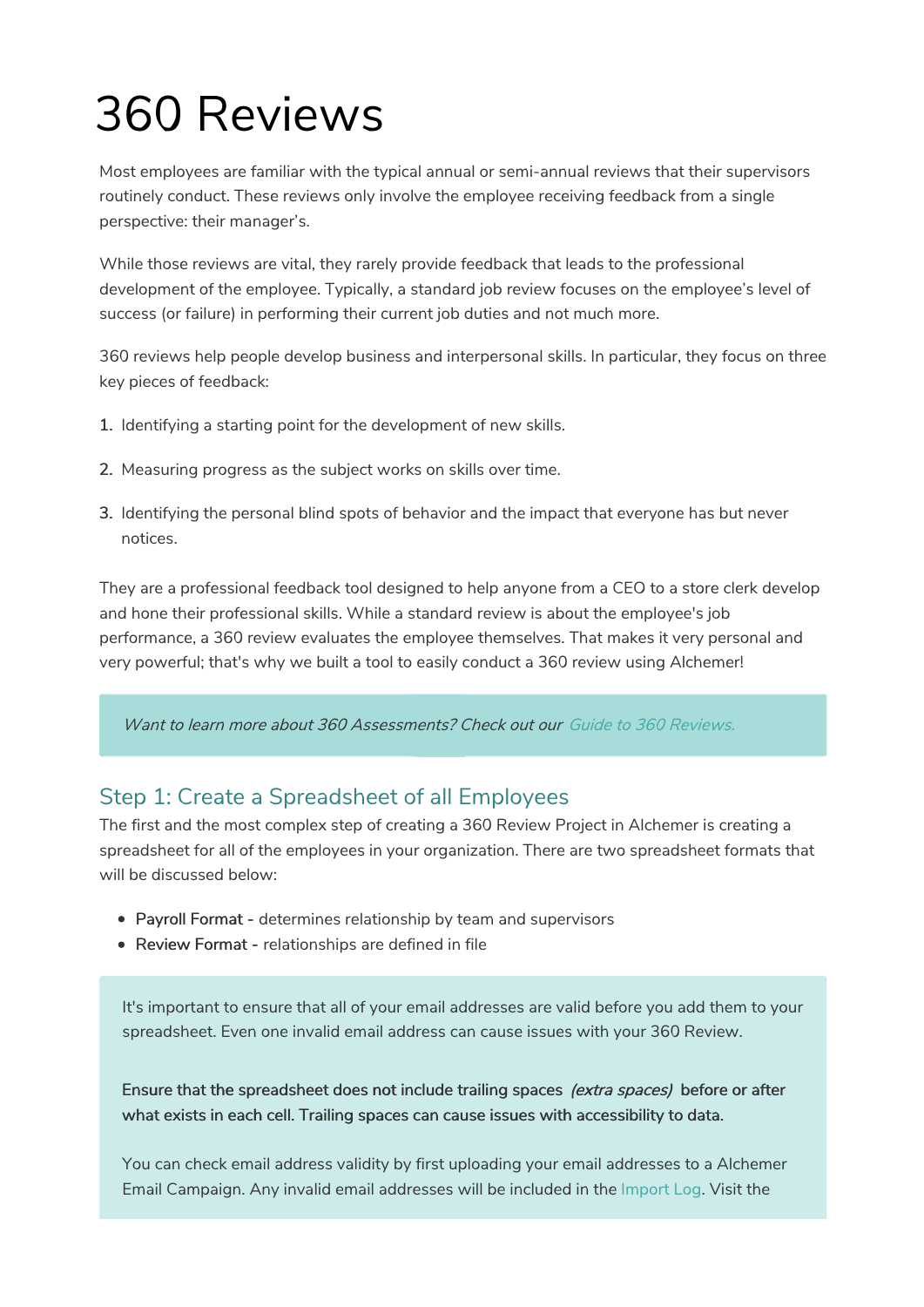Send Your Survey via Email documentation for instructions.

There are also a number of third party tools where you can verify the validity of email addresses, including NeverBounce and Verifalia.

- **Q** Payroll Format Instructions
- **C** Review Format Instructions

# Step 2: Create a 360 Review Project in Alchemer

360 Reviews utilize a wizard-like process to create your project. While several customization options are available while creating your project, once you have elected to click the Finish > Create the Project option, you will no longer have an option to customize the survey content.

Please review your project at each step of the way to ensure that you are ready to proceed.

Now that you've got your spreadsheet ready to go, you're ready to jump into Alchemer to create your 360 Review Project.

The 360 Review Project is <sup>a</sup> Forward Only survey by default.

1. Click the arrow to the right of Create a Survey and select Create 360 Review Form.



- 2. Customize your Project Name; this will display at the top of the review form. You can change this later if you need to.
- 3. Select the File Type (Payroll Format or Review Format) and upload your employee spreadsheet in CSV format.
	- $\circ$  If using the Review Format, skip to #8.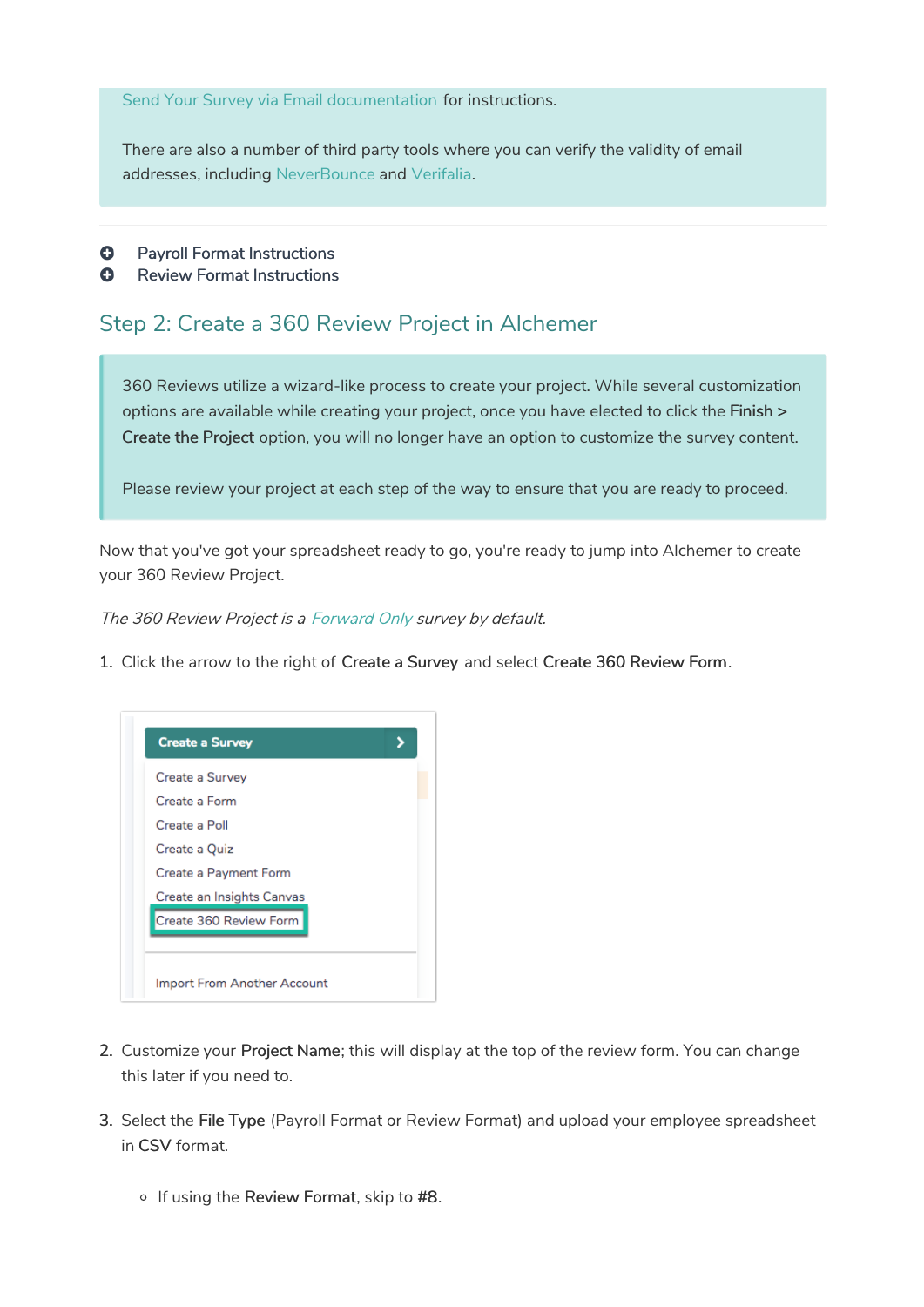4. (Payroll Format) There are two options for Type of Review: 360 Degree or 180 Degree.

A true 360 Review includes subordinate reviews of their supervisors. If you do not wish to conduct subordinate reviews of supervisors select the 180 Degree review option.

- 5. (Payroll Format) Self-Assessments will be included by default. If you do not wish to have employees complete a self-assessment, uncheck the Self-Assessment option.
- 6. (Payroll Format) Select the Definition of "Peer" option you wish to use:
	- Anyone on the same Team (from spreadsheet, 'team' field)
	- Anyone with the same Supervisor (from spreadsheet, 'supervisor email' field)
	- Anyone with the same Supervisor and Team (from spreadsheet)
- 7. (Payroll Format) Finally, customize the Language Used in the survey and invites for the words Supervisor, Peer, Employee, and Customer.
- 8. (Optional) Change the Logo URL for your finalized reports. The Alchemer logo will be included by default.
- 9. Click Next Step: Preview Relationships.

Previewing relationships shows only 1 peer for each category instead of the true number being displayed. During live reviews, the correct number of peers will display per category.

# Step 3: Confirm Relationships

On the next page, you can confirm the relationships that were inferred based on your uploaded spreadsheet. Scroll through each Ratee and make sure that all relationships are accurate as this determines who reviews whom.

Click on the Details option to view specifics related to each Ratee. Once you have reviewed and confirmed all relationships, click Next Step: Measurement Attributes.

# Step 4: Select Your Question Bank

Alchemer currently offers two options for adding questions to your 360 Review Project:

## 1. Custom Question Bank

This option allows you to define and use your own competencies and ratings for your employees. While quite customizable, your questions are unique to your organization and thus the generated reports will not be compared to a normative database.

## 2. Copy from Past Custom 360 Survey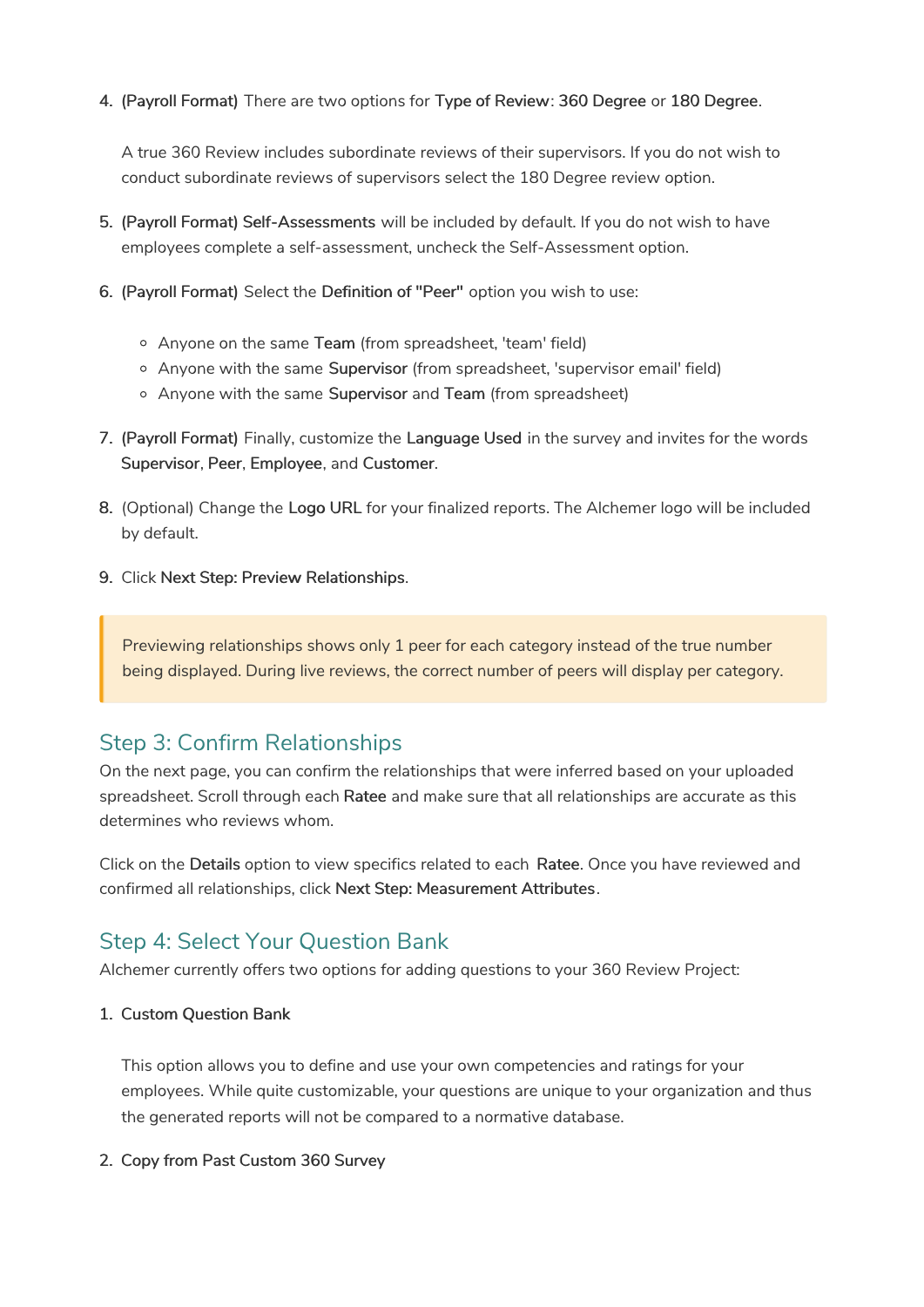If you have previously created a 360 Survey using the Custom Question Bank, you can select this survey here.

Once you have chosen your question bank option, click Next Step.

- **G** Step 4a: Create Competency Label and Measurement Statements
- **G** Step 4b: Define Scale Labels
- **G** Step 4c: Open Text Questions

After having customized your labels or settled on the defaults, click Last Step: Set Email Content.

# Step 5: Customize Your Email Content

Now you're ready to customize the Email Subject, From Address, and Invitation Content for the Email Invitations that will go out to all reviewers.

You can customize to your heart's content but be sure to leave the [invite("survey link")] merge code as is, as this will automatically populate with the link to the survey!

Additionally, the [invite("custom 1")] merge code pulls in a comma-separated list of individuals that will be reviewed by the recipient of the email.

| 360 Review Project > Final Step, Email Invitations                   | Please configure the email invitation you would like people to receive. Also, please send a whitelisting request to your IT department if you have never done so. |
|----------------------------------------------------------------------|-------------------------------------------------------------------------------------------------------------------------------------------------------------------|
| <b>Email Subject</b><br>This is the subject your employees will see. | 360 Review Request                                                                                                                                                |
| From Address<br>Please use a real address.                           | hr@software.com                                                                                                                                                   |
| <b>Invitation Content</b><br>Content of your email.                  | Hi [contact("first name")],                                                                                                                                       |
| [invite("survey link")] is required.                                 | You have been selected to participate in a 360 review for the following individuals:                                                                              |
|                                                                      | [invite("custom 1")]                                                                                                                                              |
|                                                                      | Each review should not take more than 5-7 minutes. This link will walk you through all 360 reviews you have been<br>asked to complete in sequence.                |
|                                                                      | [invite("survey link")]                                                                                                                                           |
|                                                                      | We recommend completing all of your reviews in a single session, but you can return to this link if you need to.                                                  |
|                                                                      | Thanks!                                                                                                                                                           |
|                                                                      | Your HR Administrator                                                                                                                                             |

When you are finished customizing your email invitations, click the Finish > Create the Project button. Then click Go to Project.

Once you elect to click the Finish > Create the Project button, your project will be created and the content within it will no longer be available for customization. Make sure you are ready to proceed before creating the project.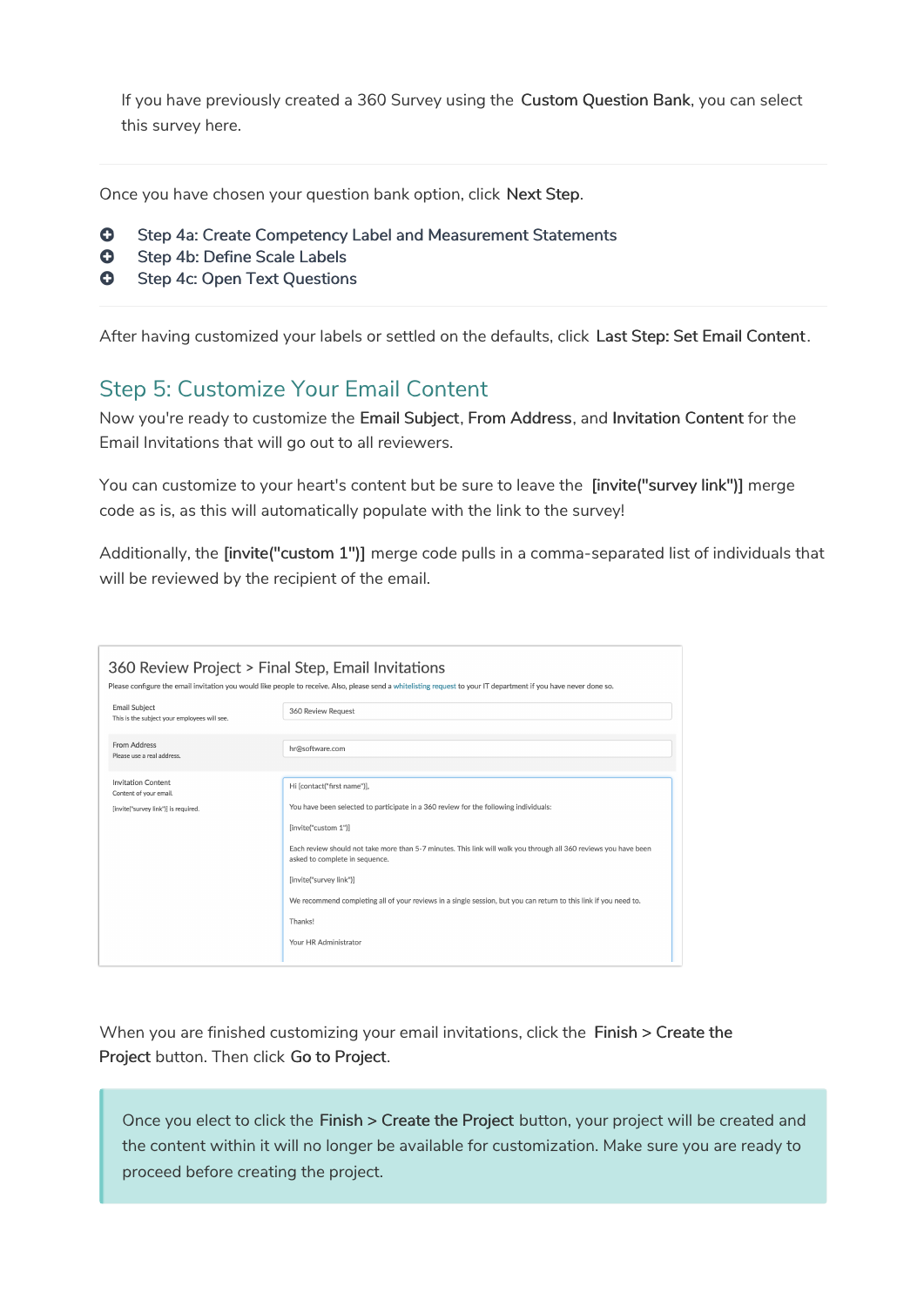| SurveyGizmo Employee Toolkit                                                                                                                         |  |
|------------------------------------------------------------------------------------------------------------------------------------------------------|--|
| 360 Review Project > Done!                                                                                                                           |  |
| Your project has been created!                                                                                                                       |  |
| Feel free to style the survey. When you are ready, go to the "home" screen and send the Email invitation we created for you.<br><b>Go to Project</b> |  |

# Step 6 (Optional): Style Your 360 Survey

When you click the Go to Project button you will be taken to the 360 Project Home tab. Here, you can:

- Track the status/progress of your 360 Project
- Style your survey
- Send the initial invitation emails to your reviewers
- View your compiled reports.

| Here's your 360 Project!                                         |                                                                                               |                                                                                        |
|------------------------------------------------------------------|-----------------------------------------------------------------------------------------------|----------------------------------------------------------------------------------------|
| Here's the status of your 360 project:                           |                                                                                               |                                                                                        |
| 50% Complete                                                     |                                                                                               | <b>12 Reviews</b><br><b>76 Total Surveys</b>                                           |
|                                                                  |                                                                                               | <b>36 Completed Reviews</b>                                                            |
| <b>Next Steps</b>                                                |                                                                                               |                                                                                        |
| Theme & Style Your Survey                                        | <b>Send Review Requests</b>                                                                   | <b>View &amp; Download Reports</b>                                                     |
| Customize your survey to look like your organization's<br>brand. | Ready to send your 360 review to everyone? Click here<br>to manage your emails and reminders. | Ready to start running reports? See who has and hasn't<br>completed their 360 reviews. |
| <b>Style Your Survey</b>                                         | <b>Send Emails</b>                                                                            | <b>View Reports</b>                                                                    |

The Style tab allows you to preview what your 360 Survey will look like for reviewers. If you would like to customize the look and feel of your 360 Survey, check out our Style Your Survey Tutorial to learn how!

# Step 7: Send Your 360 Survey Invitations

Now that you've customized and styled your 360 Survey, it's time to send it out! To do so, on the 360 Home page, click the Send Emails button. Here, you will have another option to customize your email content via the Campaign Designer step.

When ready to send, navigate to the Send Campaign step and click Send Now.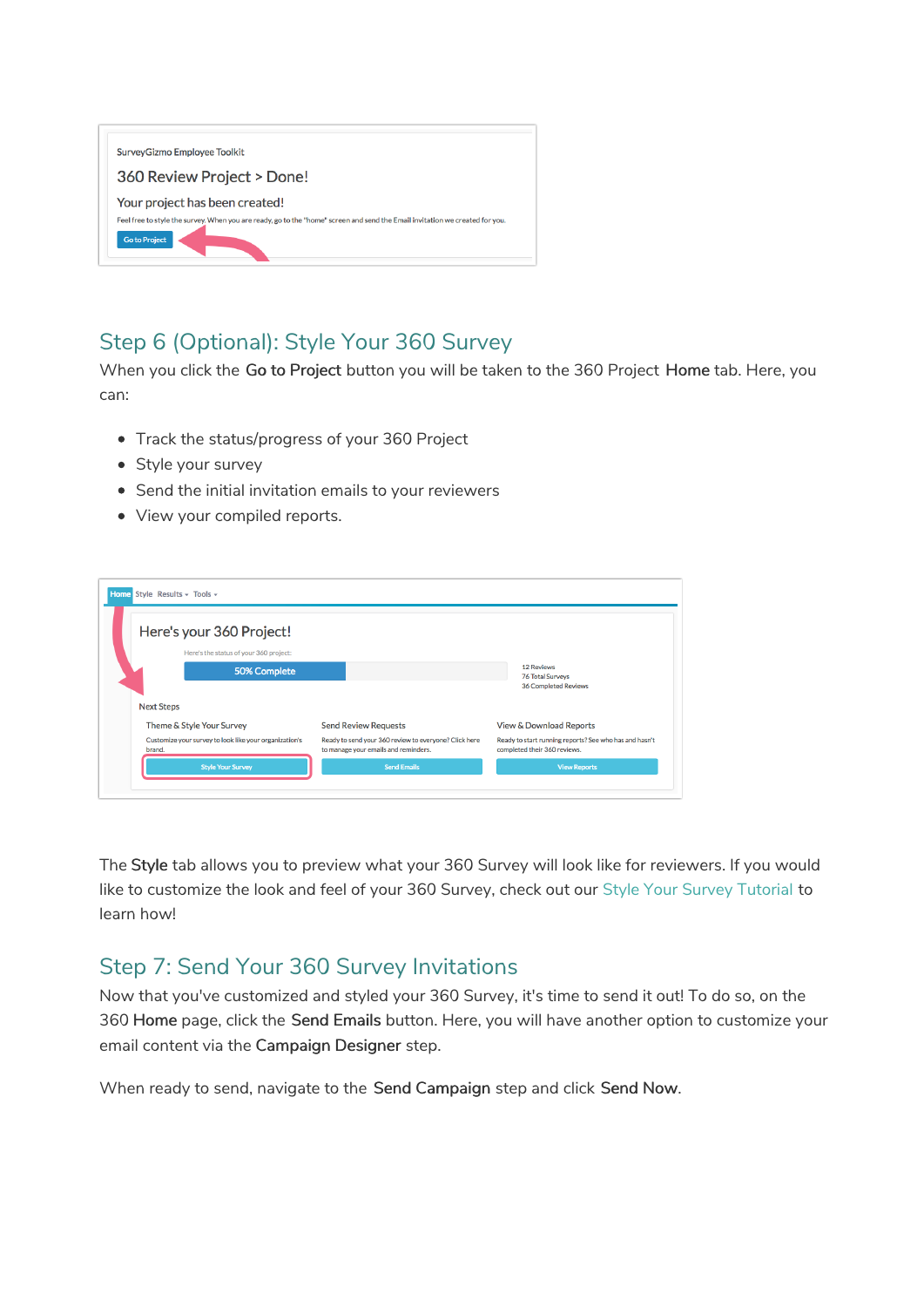|                                                                                            | Campaign Designer                                          | 2 Send Campaign | <b>Delivery Statistics</b> | <b>Advanced Settings</b>                                                                                                                                                                                                                                                         |
|--------------------------------------------------------------------------------------------|------------------------------------------------------------|-----------------|----------------------------|----------------------------------------------------------------------------------------------------------------------------------------------------------------------------------------------------------------------------------------------------------------------------------|
| <b>Campaign Summary</b>                                                                    | <b>Send Campaign</b>                                       |                 |                            |                                                                                                                                                                                                                                                                                  |
| <b>Create / Edit your Emails</b><br>1 Invite                                               | Message                                                    | Pending         | <b>Scheduled For</b>       | Send/Schedule                                                                                                                                                                                                                                                                    |
| <b>Upload your Contact List</b><br><b>14 Contacts Uploaded</b><br><b>EDView import log</b> | <b>360 Review Request</b><br><b>Note: Pending Contacts</b> | 14              | Not Scheduled              | <b>Send Now</b><br>Does not include contacts that have already received the message, bounced or unsubscribed contacts, any contacts who have<br>completed the survey, nor any contacts over your plan limit. In the case of plan limits, you may buy credits to send more. Group |
| Send / Schedule<br>Campaign not sent yet                                                   |                                                            |                 |                            | emails (e.g. sales@company.com) will be will not send unless you are using your own smtp server. Click here for more information.                                                                                                                                                |

If you prefer to send your links via an email system outside of Alchemer, you can Export Contacts with Send Status from the Delivery Statistics page. This will provide you with a file that contains the unique links that will need to be sent to each reviewer.

## Step 8: Review and Share Results

Once the 360 Review data starts coming in, reports will be automatically compiled for each employee. Each report will only display data for that employee.

The reports that are automatically generated for your 360 Project are not customizable. The content included in each report is explained below.

Reports for each employee can be accessed from the 360 Home page via the View Reports link or via Results > 360 Reports.

You can also access Advanced Reports where you will find reports like the Standard Report, Crosstab, Comparision Report, and the Raw Data Export.

| <b>Individual Responses</b><br>360 Reports<br>Hέ<br>0 Project!<br><b>Advanced Reports</b><br><b>Exports</b><br>of your 360 project: |                                                                                               |                                                                                        |
|-------------------------------------------------------------------------------------------------------------------------------------|-----------------------------------------------------------------------------------------------|----------------------------------------------------------------------------------------|
| 50% Complete                                                                                                                        |                                                                                               | <b>12 Reviews</b><br><b>76 Total Surveys</b><br><b>36 Completed Reviews</b>            |
| <b>Next Steps</b>                                                                                                                   |                                                                                               |                                                                                        |
| Theme & Style Your Survey                                                                                                           | <b>Send Review Requests</b>                                                                   | <b>View &amp; Download Reports</b>                                                     |
| Customize your survey to look like your organization's<br>brand.                                                                    | Ready to send your 360 review to everyone? Click here<br>to manage your emails and reminders. | Ready to start running reports? See who has and hasn't<br>completed their 360 reviews. |
| <b>Style Your Survey</b>                                                                                                            | <b>Send Emails</b>                                                                            | <b>View Reports</b>                                                                    |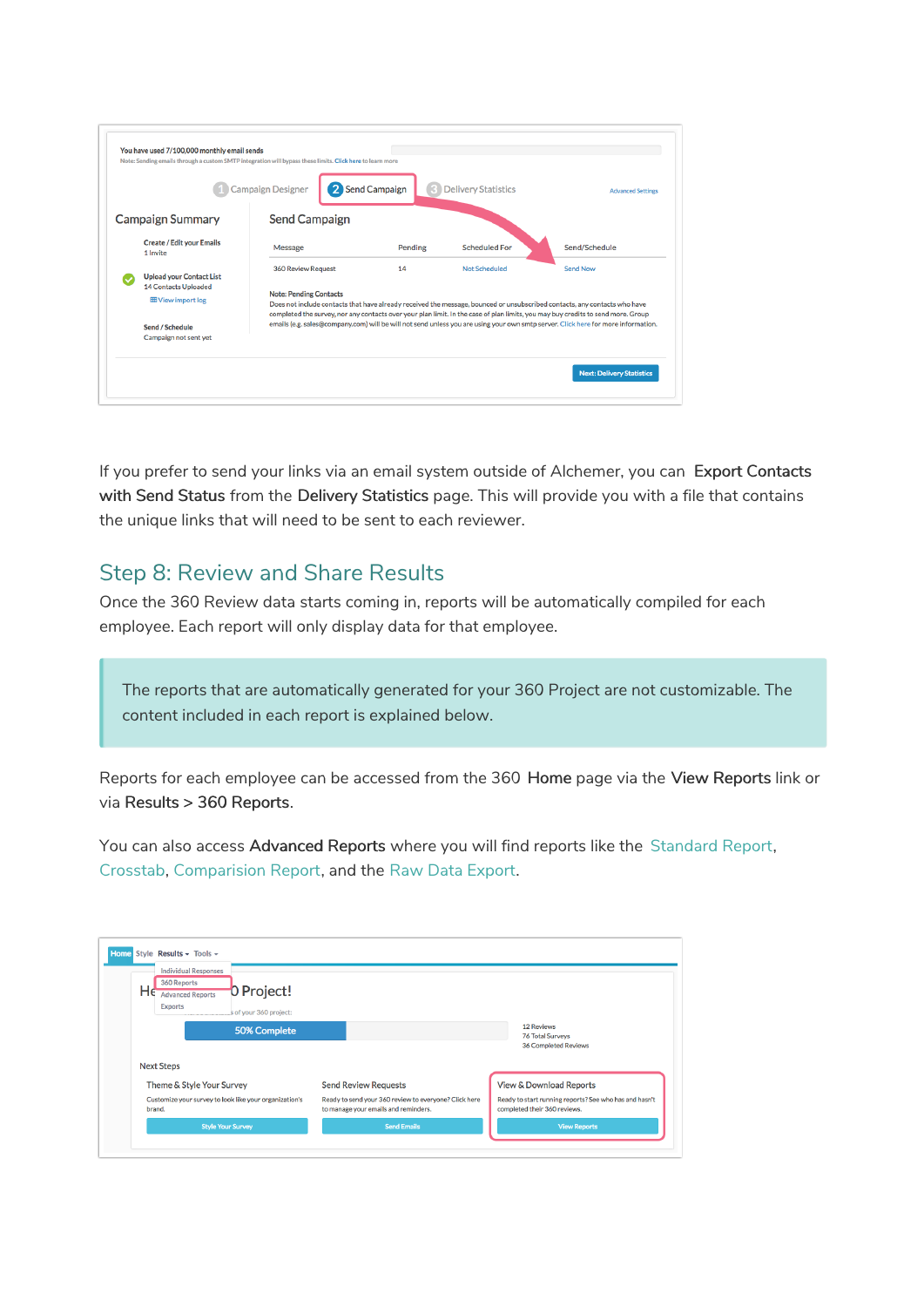Once on the Reporting page, you can access each employee's individual report via the View Report button.

|                      | 360 Reviews - August 2017 > Reporting<br>Which report would you like to see? |                |                                |                               |
|----------------------|------------------------------------------------------------------------------|----------------|--------------------------------|-------------------------------|
| <b>Employee Name</b> | <b>Employee Email</b>                                                        | <b>Title</b>   | <b>Reviewer Status</b>         | <b>Actions</b>                |
| Helen                | helen@software.com                                                           | Support Lead 1 | 15% of reviews complete.       | <b>View Report</b>            |
|                      |                                                                              |                | Helen Helen - complete         | <b>Send Report to Manager</b> |
|                      |                                                                              |                | Margaret - incomplete          |                               |
|                      |                                                                              |                | Carol Carol - incomplete       | <b>Send Report to Ratee</b>   |
|                      |                                                                              |                | Edward Edward - incomplete     |                               |
|                      |                                                                              |                | George George - incomplete     |                               |
|                      |                                                                              |                | Ronald Ronald - incomplete     |                               |
|                      |                                                                              |                | Michelle Michelle - incomplete |                               |

The main reporting page will display the Employee Name, Employee Email, and job Title (sourced from your original uploaded spreadsheet). You will also see the Reviewer Status (who has and has not reviewed the employee).

Here, you also have the options to send report to (email addresses sourced from your original spreadsheet):

- Send Report to Manager
- Send Report to Ratee

Clicking either of the Send options will trigger the email immediately.

Finally, the Download All Reports button (bottom of page) will output a .zip file containing all reports.

## 360 Reports

The report that is generated for each employee is comprised of several sections.

See a sample 360 Report.

The report will contain a cover page followed by information that will help you understand the data that is presented on the following pages.

#### Competency Profile

The first part of the report is the employee Competency Profile (presented as a Spider Chart) - an overview that shows how the employee rated themselves across all competencies, versus how they were rated by their peers and everyone (including supervisors).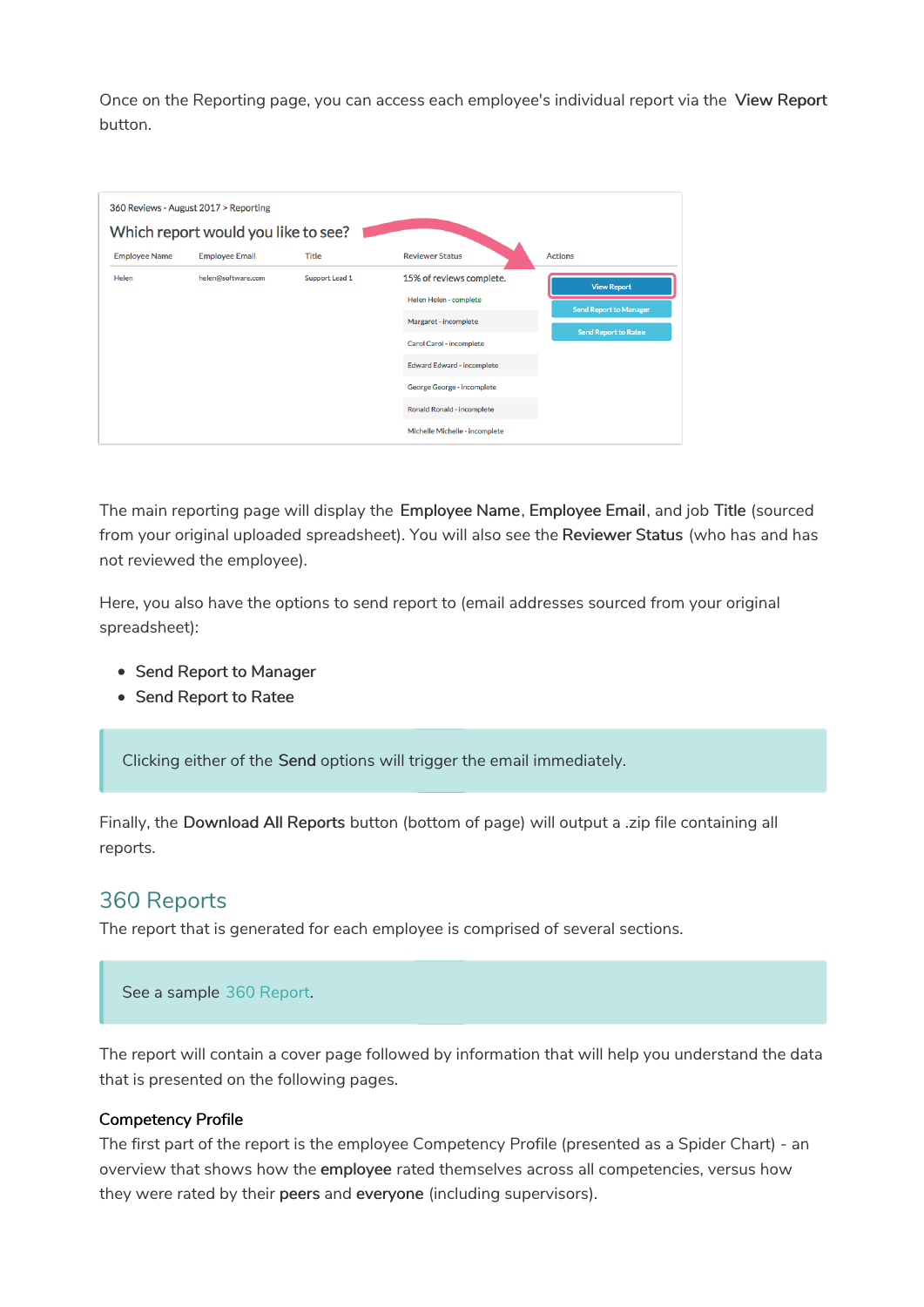

## Two Factor Leadership Profile

This is a statistically derived overview of the employee's leadership style based on two primary factors of leadership: Focus on Execution and Focus on People. This chart also provides comparisons for how the employee rated themselves versus how they were rated by peers and everyone.



## Category Scores

For each competency, the employee will be provided with the Score (average rating) for each category of raters (Self, Peers, Everyone, etc.). Items are rated on a 1-5 scale (Disagree to Agree).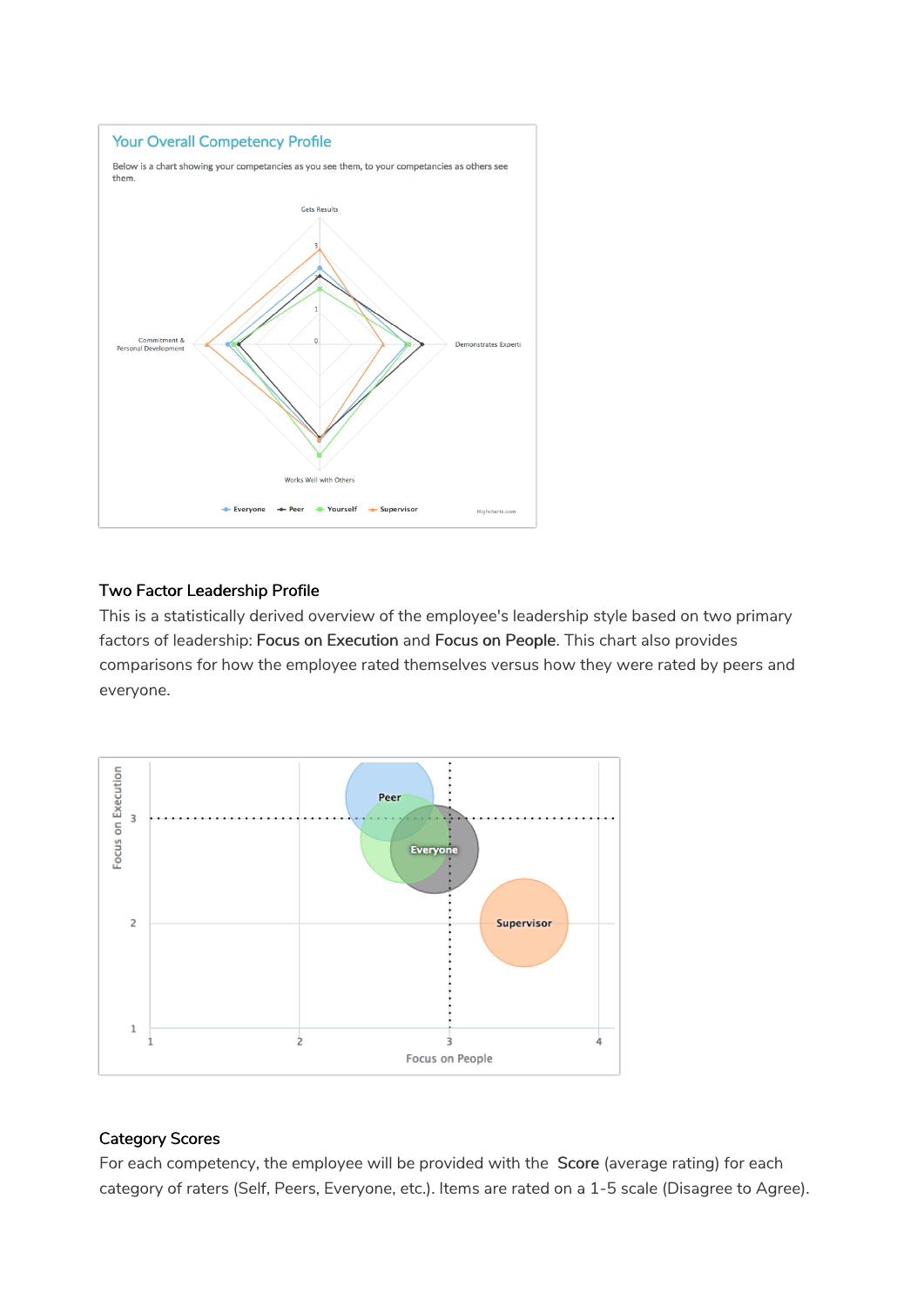The employee will also see Gap values for each category of raters (aside from Self). The gap value represents the difference between the score that the employee received from their self-assessment and the score they received from one of the rater categories.

A positive Gap value means that a category of raters provided a more positive assessment than what the employee provided in their self-assessment. A negative value means the employee rated themselves more favorably than they were rated by their peers, for example.

| <b>Category Scores</b> |              |
|------------------------|--------------|
| Leadership             | Gap<br>Score |
| Everyone               | 3.7<br>3.7   |
|                        | 3.8<br>3.8   |
| Peers                  |              |

## Competency Scores

The Category Scores are followed by detailed scores for each Measurement Statement (grouped by Competency).

| <b>Overall Average</b>                                    | Gap Score              |            |            |
|-----------------------------------------------------------|------------------------|------------|------------|
| 3.6                                                       | 3.6                    |            |            |
|                                                           | <b>Hidden Strength</b> |            |            |
|                                                           |                        |            |            |
|                                                           |                        | Score      | Gap        |
|                                                           |                        | 4.0<br>3.5 | 4.0<br>3.5 |
| Peers                                                     |                        | 5.0        | 5.0        |
| Everyone<br>Manager<br>Leads By Example                   |                        | Score      | Gap        |
|                                                           |                        | 3.3        | 3.3        |
| Rewards High Performing Team Members<br>Everyone<br>Peers |                        | 4.0        | 4.0        |

## Highest and Lowest Items

The employee report highlights those Measurement Statements with the highest and lowest scores. The employee will be presented with up to 5 highest and 5 lowest scoring statements.